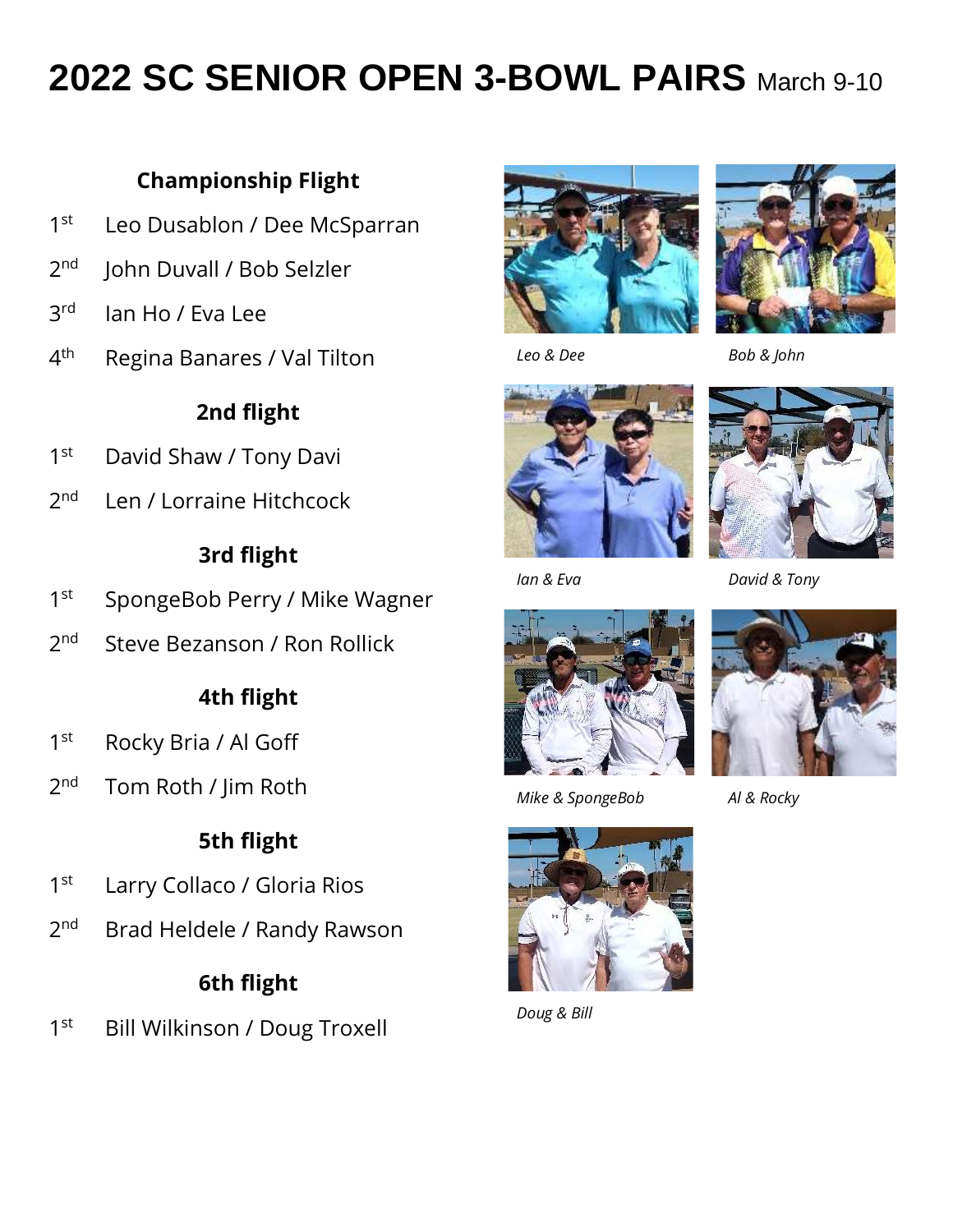# 2022 SUN CITY SENIOR OPEN 3-BOWL PAIRS

|    | Game #1               |                |        |            | Game #2        |     |        |     | Game #3        |     |        |                | Game #4             |     |                |                |                |     | <b>EVENT SUMMARY</b> |                         |                |       |
|----|-----------------------|----------------|--------|------------|----------------|-----|--------|-----|----------------|-----|--------|----------------|---------------------|-----|----------------|----------------|----------------|-----|----------------------|-------------------------|----------------|-------|
|    |                       |                | Points | Win        | Plus           |     | Points | Win | Plus           |     | Points |                | Plus                |     | Points         | Win            | Plus           |     | Points               | Win                     | Plus           | PW    |
|    | <b>SKIP</b>           | Won            | Lost   | <b>PTS</b> | PTS            | Won | Lost   | PTS | PTS            | Won | Lost   | <b>PTS</b>     | PTS                 | Won | Lost           | PTS            | PTS            | Won | Lost                 | <b>PTS</b>              | <b>PTS</b>     | PW+PL |
|    | lan Ho                | 11             |        | 3          | 4              | 14  | 8      | 3   | 6              | 13  | 7      | 3              | 6                   | 11  | 6              | 3              | 5              | 49  | 28                   | 12                      | 21             | 6364  |
| 2  | Leo Dusablon          | 12             | 10     | 3          | $\overline{2}$ | 9   | 8      | 3   |                | 10  | 6      | 3              | 4                   | 8   | 8              | 1              |                | 39  | 32                   | 10                      | $\overline{7}$ | .5493 |
| 3  | Regina Banares        | 15             | 7      | 3          | 7              | 5   | 13     |     | $-7$           | 15  | 7      | 3              | $\overline{7}$      | 17  | $\overline{2}$ | 3              | 7              | 52  | 29                   | 9                       | 14             | 6420  |
|    | John Duvall           | 10             | 12     |            | $-2$           | 9   | 4      | 3   | 5              | 14  | 11     | 3              | 3                   | 10  | 4              | 3              | 6              | 43  | 31                   | 9                       | 12             | 5811  |
| 5  | Len Hitchcock         | 9              | 5      | 3          | 4              | 16  | 2      | 3   |                | 8   | 9      |                | $-1$                | 9   | 8              | 3              |                | 42  | 24                   | 9                       | 11             | 6364  |
| 6  | David Shaw            | 15             | 4      | 3          | 7              | 10  | 9      | 3   |                | 9   | 7      | 3              | $\overline{2}$      | 10  | 11             |                | $-1$           | 44  | 31                   | 9                       | $\mathbf{9}$   | 5867  |
|    | <b>Brad Berg</b>      | 12             | 4      | 3          | $7\phantom{.}$ | 6   | 12     |     | $-6$           | 11  | 6      | 3              | 5                   | 11  | 8              | 3              | 3              | 40  | 30                   | 9                       | $\mathbf{9}$   | .5714 |
| 8  | Kay Tong              | 10             |        | 3          | 3              | 16  | 3      | 3   | 7              | 6   | 10     |                | $-4$                | 10  | 9              | 3              |                | 42  | 29                   | 9                       | $\overline{7}$ | 5915  |
| 9  | Steve Bezanson        | 13             | 6      | 3          | $\overline{7}$ | 6   | 6      | 1   |                | 12  | 9      | 3              | 3                   | 9.  | 13             |                | $-4$           | 40  | 34                   | 7                       | 6              | 5405  |
| 10 | Donna Law             | 9              | 8      | 3          |                | 11  | 4      | 3   | $\overline{7}$ | 5   | 10     |                | $-5$                | 8   | 8              | $\mathbf{1}$   |                | 33  | 30                   | 7                       | 3              | 5238  |
| 11 | <b>Bob Perry</b>      | 8              | 9      |            | $-1$           | 16  | 4      | 3   | 7              | 6   | 13     |                | $-7$                | 11  | ァ              | $\overline{3}$ | 4              | 41  | 33                   | 6                       | 3              | .5541 |
| 12 | Pete Lenchuk          | $\overline{7}$ | 10     |            | $-3$           | 5   | 12     |     | $-7$           | 10  | 5      | 3 <sup>1</sup> | 5                   | 10  | 8              | 3              | $\overline{2}$ | 32  | 35                   | Ğ.                      | $-3$           | .4776 |
| 13 | Steve Blanchard       | 16             | 5      | 3          | $\overline{7}$ | 4   | 16     |     | $-7$           | 5   | 13     |                | $-7$                | 8   | 5              | 3              | 3.             | 33  | 39                   | 6                       | -4             | .4583 |
| 14 | <b>Hugh Branston</b>  | $\overline{7}$ | 6      | 3          | $\blacksquare$ | 3   | 16     |     | $-7$           | 13  | 5      | 3              | $\overline{7}$      | 4   | 10             |                | $-6$           | 27  | 37                   | 6                       | $-5$           | .4219 |
| 15 | Rocky Bria            | 10             | 9      | 3          | 4              | Δ   | 9      |     | $-5$           | 7   | 6      | 3              | $\ddot{\mathbf{1}}$ | 5   | 8              |                | $-3$           | 26  | 32                   | 6                       | $-6$           | .4483 |
| 16 | Tom Roth              | 5              | 9      |            | $-4$           | 6   | 6      | 1   |                | 7   | 15     |                | $-7$                | 11  | 10             | 3              |                | 29  | 40                   | 4                       | $-10$          | .4203 |
| 17 | Larry Collaco         | 9              | 10     |            | $-1$           | 8   | 9      |     | -1             | 13  | 6      | 3              | 7                   | 8   | 10             |                | $-2$           | 38  | 35                   | 3 <sup>1</sup>          | 3              | 5205  |
| 18 | Gerry Roliz           | 6              |        |            | $-1$           | 12  | 5      | 3   | $\overline{7}$ | 6   | 7      |                | $-1$                |     | 11             |                | $-4$           | 31  | 30                   | 3                       | $\mathbf{1}$   | 5082  |
| 19 | <b>Brad Heldele</b>   | 7              | 11     |            | $-4$           | 13  | 5      | 3   | 7              | 6   | 11     |                | $-5$                | 8   | 9              |                | $-1$           | 34  | 36                   | 3                       | $-3$           | .4857 |
| 20 | Catherine Uribe       | 4              | 15     |            | $-7$           | 12  | 6      | 3   | 6              | 9   | 12     |                | $-3$                | 6   | 11             |                | $-5$           | 31  | 44                   | 3 <sup>5</sup>          | -9             | .4133 |
| 21 | <b>Rich Enockson</b>  | 7              | 15     |            | -7             | 8   | 14     |     | $-6$           | 7   | 9      |                | $-2$                | 13  | 9              | 3              | 4              | 35  | 47                   | $\overline{\mathbf{3}}$ | $-11$          | .4268 |
| 22 | Sherri Currie         | 4              | 12     |            | $-7$           | 9   | 10     |     | $-1$           | 9   | 8      | 3              | $\mathbf{1}$        | 2   | 17             |                | $-7$           | 24  | 47                   | 3                       | $-14$          | .3380 |
| 23 | <b>Bill Wilkinson</b> | 5              | 16     |            | $-7$           | 4   | 11     |     | $-7$           | 11  | 14     |                | $-3$                | 9   | 10             |                | $-1$           | 29  | 51                   |                         | $-18$          | .3625 |
| 24 | <b>Rick Oliveira</b>  | 6              | 13     |            | $-7$           | 2   | 16     |     | $-7$           | 7   | 13     |                | $-6$                | 8   | 11             |                | $-3$           | 23  | 53                   |                         | $-23$          | .3026 |